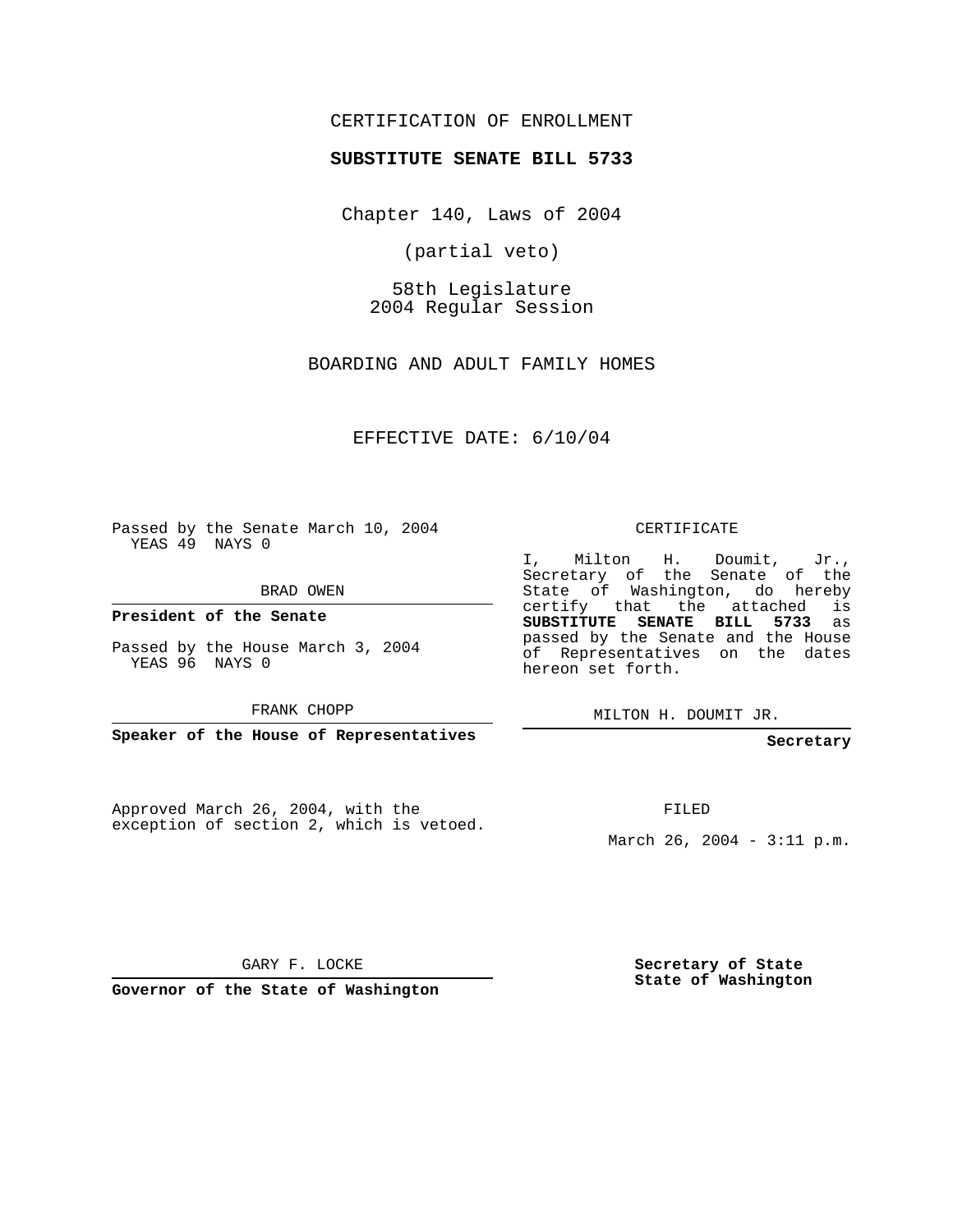# **SUBSTITUTE SENATE BILL 5733** \_\_\_\_\_\_\_\_\_\_\_\_\_\_\_\_\_\_\_\_\_\_\_\_\_\_\_\_\_\_\_\_\_\_\_\_\_\_\_\_\_\_\_\_\_

\_\_\_\_\_\_\_\_\_\_\_\_\_\_\_\_\_\_\_\_\_\_\_\_\_\_\_\_\_\_\_\_\_\_\_\_\_\_\_\_\_\_\_\_\_

AS AMENDED BY THE HOUSE

Passed Legislature - 2004 Regular Session

### **State of Washington 58th Legislature 2003 Regular Session**

**By** Senate Committee on Health & Long-Term Care (originally sponsored by Senators Winsley, Thibaudeau and Kohl-Welles)

READ FIRST TIME 03/05/03.

 AN ACT Relating to fairness and protection in boarding homes and adult family homes; amending RCW 18.20.050, 18.20.110, 70.128.060, 18.20.125, 18.20.195, and 74.39A.050; and repealing RCW 18.20.120.

BE IT ENACTED BY THE LEGISLATURE OF THE STATE OF WASHINGTON:

 **Sec. 1.** RCW 18.20.050 and 2003 c 231 s 4 are each amended to read as follows:

 (1) Upon receipt of an application for license, if the applicant and the boarding home facilities meet the requirements established under this chapter, the department shall issue a license. If there is a failure to comply with the provisions of this chapter or the standards and rules adopted pursuant thereto, the department may in its discretion issue to an applicant for a license, or for the renewal of a license, a provisional license which will permit the operation of the boarding home for a period to be determined by the department, but not to exceed twelve months, which provisional license shall not be subject to renewal. The department may also place conditions on the license under RCW 18.20.190. At the time of the application for or renewal of a license or provisional license the licensee shall pay a license fee as established by the department under RCW 43.20B.110. All licenses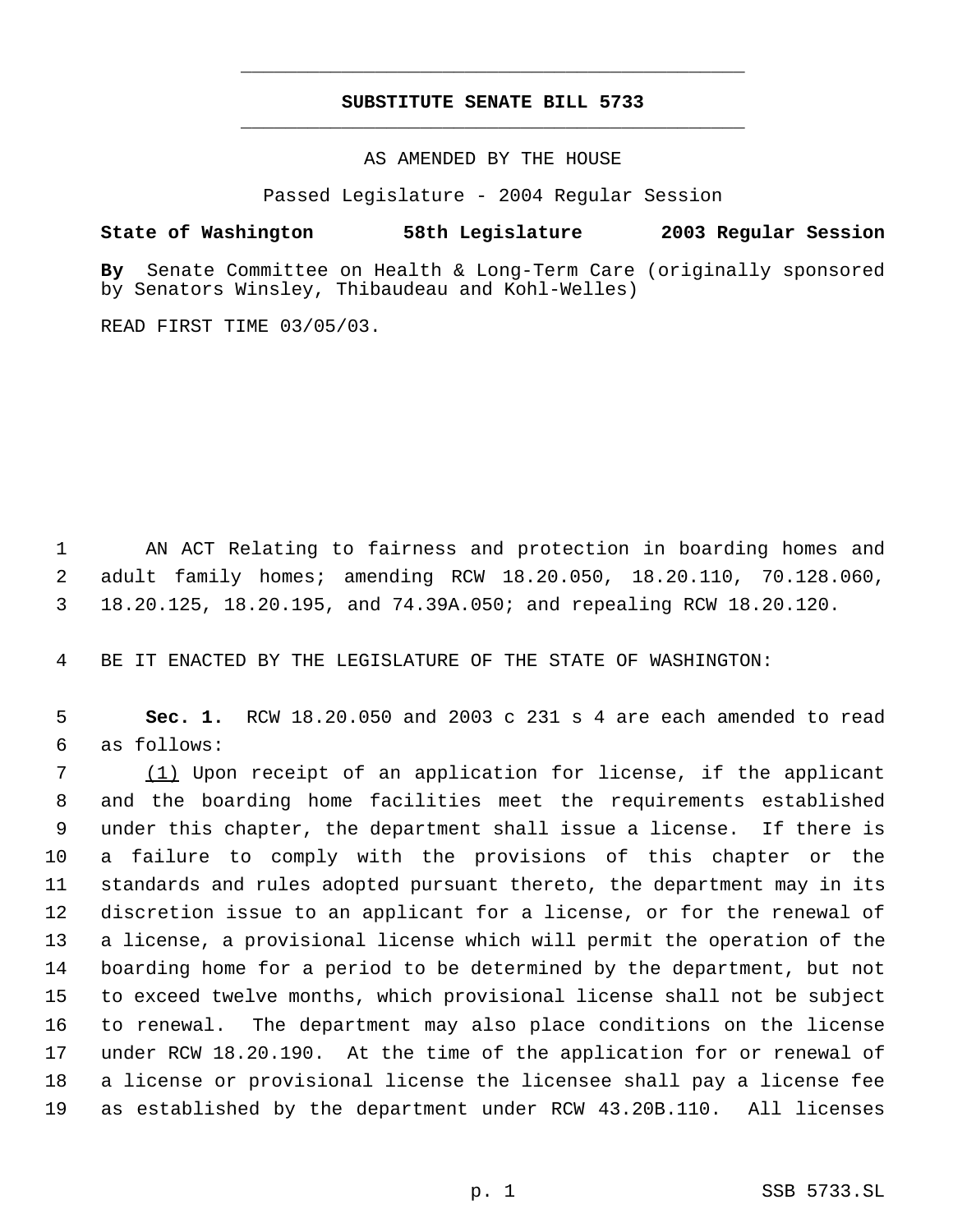issued under the provisions of this chapter shall expire on a date to be set by the department, but no license issued pursuant to this chapter shall exceed twelve months in duration. However, when the annual license renewal date of a previously licensed boarding home is set by the department on a date less than twelve months prior to the expiration date of a license in effect at the time of reissuance, the license fee shall be prorated on a monthly basis and a credit be allowed at the first renewal of a license for any period of one month or more covered by the previous license. All applications for renewal of a license shall be made not later than thirty days prior to the date of expiration of the license. Each license shall be issued only for the premises and persons named in the application, and no license shall be transferable or assignable. Licenses shall be posted in a conspicuous place on the licensed premises.

 (2) A licensee who receives notification of the department's initiation of a denial, suspension, nonrenewal, or revocation of a boarding home license may, in lieu of appealing the department's action, surrender or relinquish the license. The department shall not issue a new license to or contract with the licensee, for the purposes of providing care to vulnerable adults or children, for a period of twenty years following the surrendering or relinquishment of the former license. The licensing record shall indicate that the licensee relinquished or surrendered the license, without admitting the violations, after receiving notice of the department's initiation of a denial, suspension, nonrenewal, or revocation of a license.

 (3) The department shall establish, by rule, the circumstances 27 requiring a change in licensee, which include, but are not limited to, a change in ownership or control of the boarding home or licensee, a change in the licensee's form of legal organization, such as from sole proprietorship to partnership or corporation, and a dissolution or merger of the licensed entity with another legal organization. The new licensee is subject to the provisions of this chapter, the rules 33 adopted under this chapter, and other applicable law. In order to ensure that the safety of residents is not compromised by a change in licensee, the new licensee is responsible for correction of all violations that may exist at the time of the new license.

(4) The department may deny, suspend, modify, revoke, or refuse to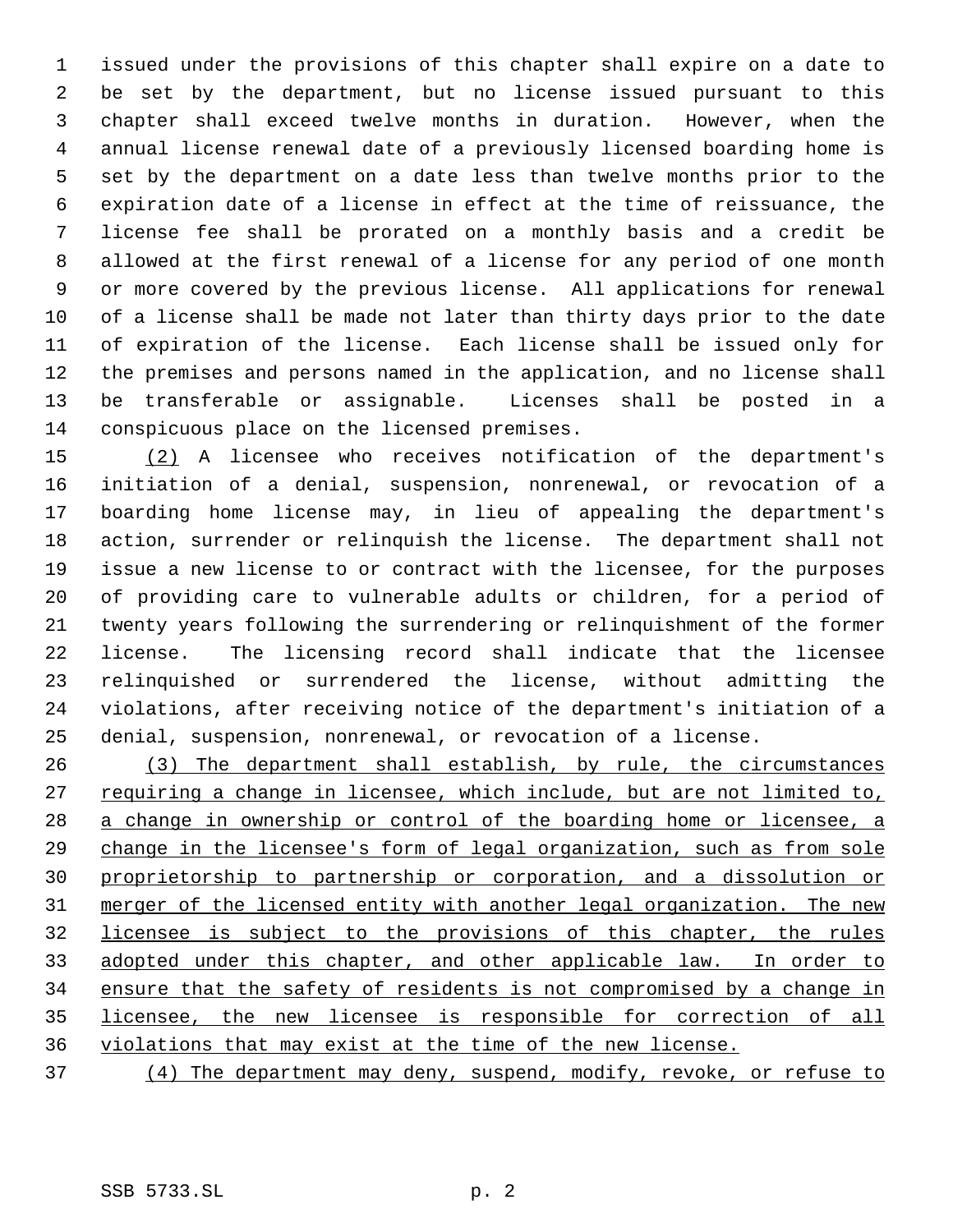1 renew a license when the department finds that the applicant or licensee or any partner, officer, director, managerial employee, or majority owner of the applicant or licensee: (a) Operated a boarding home without a license or under a revoked or suspended license; or (b) Knowingly or with reason to know made a false statement of a material fact (i) in an application for license or any data attached to the application, or (ii) in any matter under investigation by the department; or (c) Refused to allow representatives or agents of the department to inspect (i) the books, records, and files required to be maintained, or (ii) any portion of the premises of the boarding home; or (d) Willfully prevented, interfered with, or attempted to impede in any way (i) the work of any authorized representative of the 15 department, or (ii) the lawful enforcement of any provision of this chapter; or (e) Has a history of significant noncompliance with federal or state regulations in providing care or services to vulnerable adults or children. In deciding whether to deny, suspend, modify, revoke, or 20 refuse to renew a license under this section, the factors the department considers shall include the gravity and frequency of the noncompliance. (5) The department shall serve upon the applicant a copy of the decision granting or denying an application for a license. An applicant shall have the right to contest denial of his or her application for a license as provided in chapter 34.05 RCW by requesting a hearing in writing within twenty-eight days after receipt of the notice of denial.

 *\*Sec. 2. RCW 18.20.110 and 2003 c 280 s 1 are each amended to read as follows:*

 *The department shall make or cause to be made, at least every eighteen months with an annual average of fifteen months, an inspection and investigation of all boarding homes. However, the department may delay an inspection to twenty-four months if the boarding home has had three consecutive inspections with no written notice of violations and has received no written notice of violations resulting from complaint investigation during that same time period. The department may at*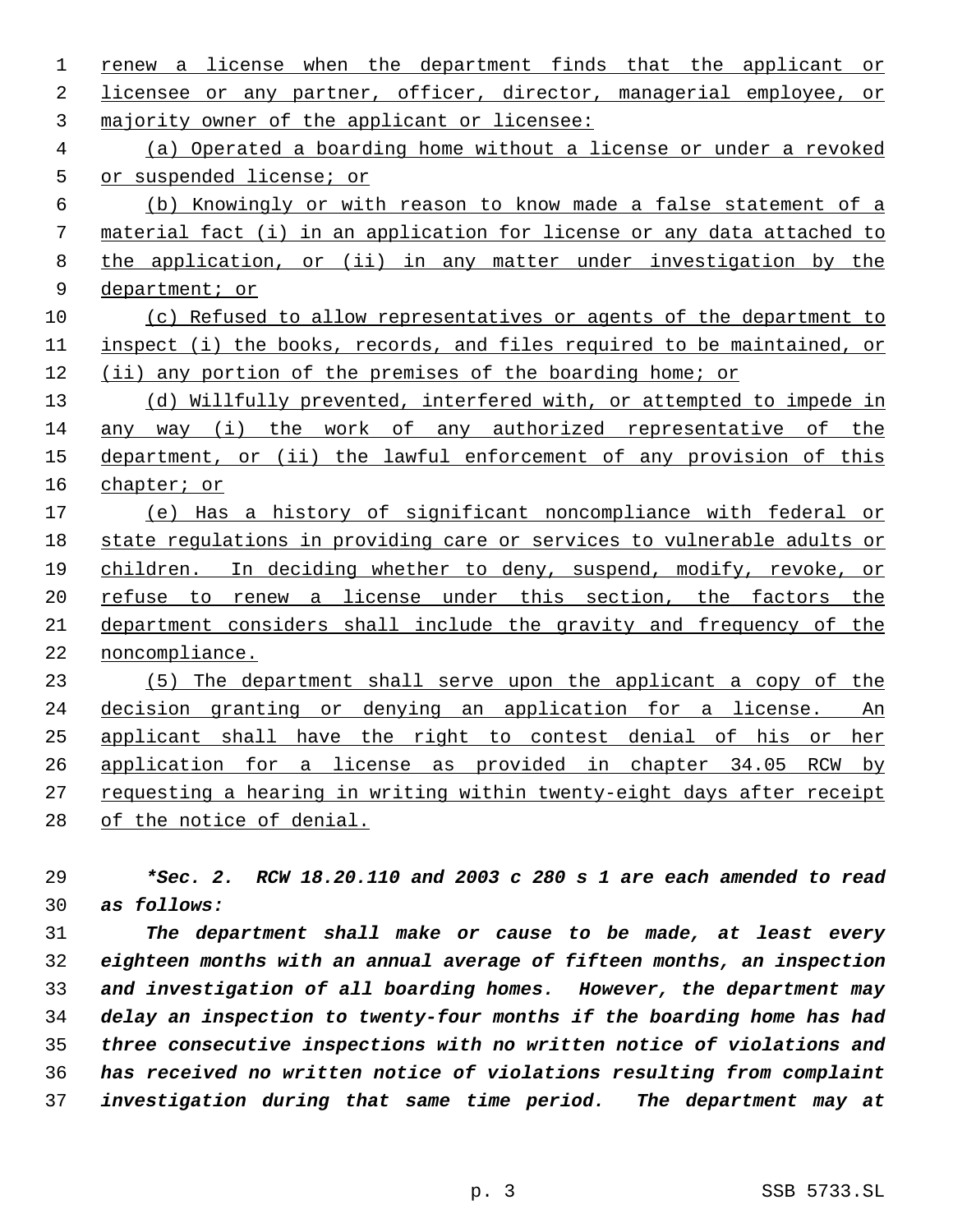*anytime make an unannounced inspection of a licensed home to assure that the licensee is in compliance with this chapter and the rules adopted under this chapter. Every inspection shall focus primarily on actual or potential resident outcomes, and may include an inspection of every part of the premises and an examination of all records (((other than financial records))), methods of administration, the general and special dietary, and the stores and methods of supply; however, the department shall not have access to financial records or to other records, except that financial records of the boarding home may be examined when the department has reasonable cause to believe that a financial obligation related to resident care or services will not be met, such as a complaint that staff wages or utility costs have not been paid, or when necessary for the department to investigate alleged financial exploitation of a resident. Following such an inspection or inspections, written notice of any violation of this law or the rules adopted hereunder shall be given to the applicant or licensee and the department. The department may prescribe by rule that any licensee or applicant desiring to make specified types of alterations or additions to its facilities or to construct new facilities shall, before commencing such alteration, addition, or new construction, submit plans and specifications ((therefor)) to the agencies responsible for plan reviews for preliminary inspection and approval or recommendations with respect to compliance with the rules and standards herein authorized. \*Sec. 2 was vetoed. See message at end of chapter.*

 **Sec. 3.** RCW 70.128.060 and 2001 c 193 s 9 are each amended to read as follows:

 (1) An application for license shall be made to the department upon forms provided by it and shall contain such information as the department reasonably requires.

 (2) Subject to the provisions of this section, the department shall issue a license to an adult family home if the department finds that the applicant and the home are in compliance with this chapter and the rules adopted under this chapter, unless (a) the applicant or a person affiliated with the applicant has prior violations of this chapter relating to the adult family home subject to the application or any other adult family home, or of any other law regulating residential care facilities within the past five years that resulted in revocation, 37 suspension, or nonrenewal of a license or contract with the department;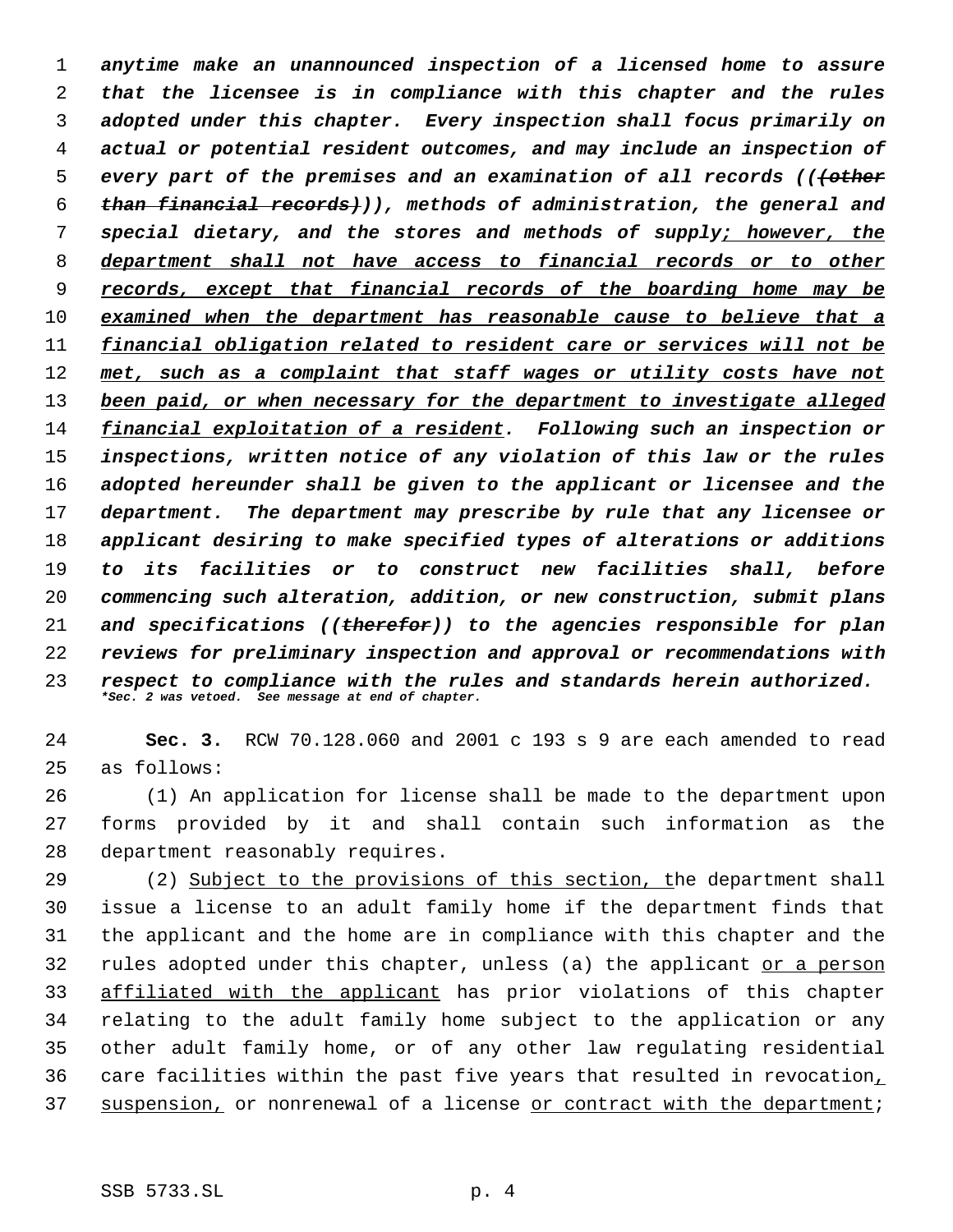1 or (b) the applicant or a person affiliated with the applicant has a history of significant noncompliance with federal, state, or local laws, rules, or regulations relating to the provision of care or 4 services to vulnerable adults or to children. A person is considered affiliated with an applicant if the person is listed on the license application as a partner, officer, director, resident manager, or majority owner of the applying entity, or is the spouse of the applicant.

(3) The license fee shall be submitted with the application.

 (4) The department shall serve upon the applicant a copy of the decision granting or denying an application for a license. An applicant shall have the right to contest denial of his or her application for a license as provided in chapter 34.05 RCW by requesting a hearing in writing within twenty-eight days after receipt of the notice of denial.

 (5) The department shall not issue a license to a provider if the 17 department finds that the provider or spouse of the provider or any 18 partner, officer, director, managerial employee, or majority owner ((of 19 five percent or more if the provider)) has a history of significant noncompliance with federal or state regulations, rules, or laws in providing care or services to vulnerable adults or to children.

 (6) The department shall license an adult family home for the maximum level of care that the adult family home may provide. The department shall define, in rule, license levels based upon the education, training, and caregiving experience of the licensed provider or staff.

 (7) The department shall establish, by rule, standards used to license nonresident providers and multiple facility operators.

 (8) The department shall establish, by rule, for multiple facility operators educational standards substantially equivalent to recognized national certification standards for residential care administrators.

 (9) The license fee shall be set at fifty dollars per year for each home. A fifty dollar processing fee shall also be charged each home when the home is initially licensed.

 (10) A provider who receives notification of the department's initiation of a denial, suspension, nonrenewal, or revocation of an adult family home license may, in lieu of appealing the department's action, surrender or relinquish the license. The department shall not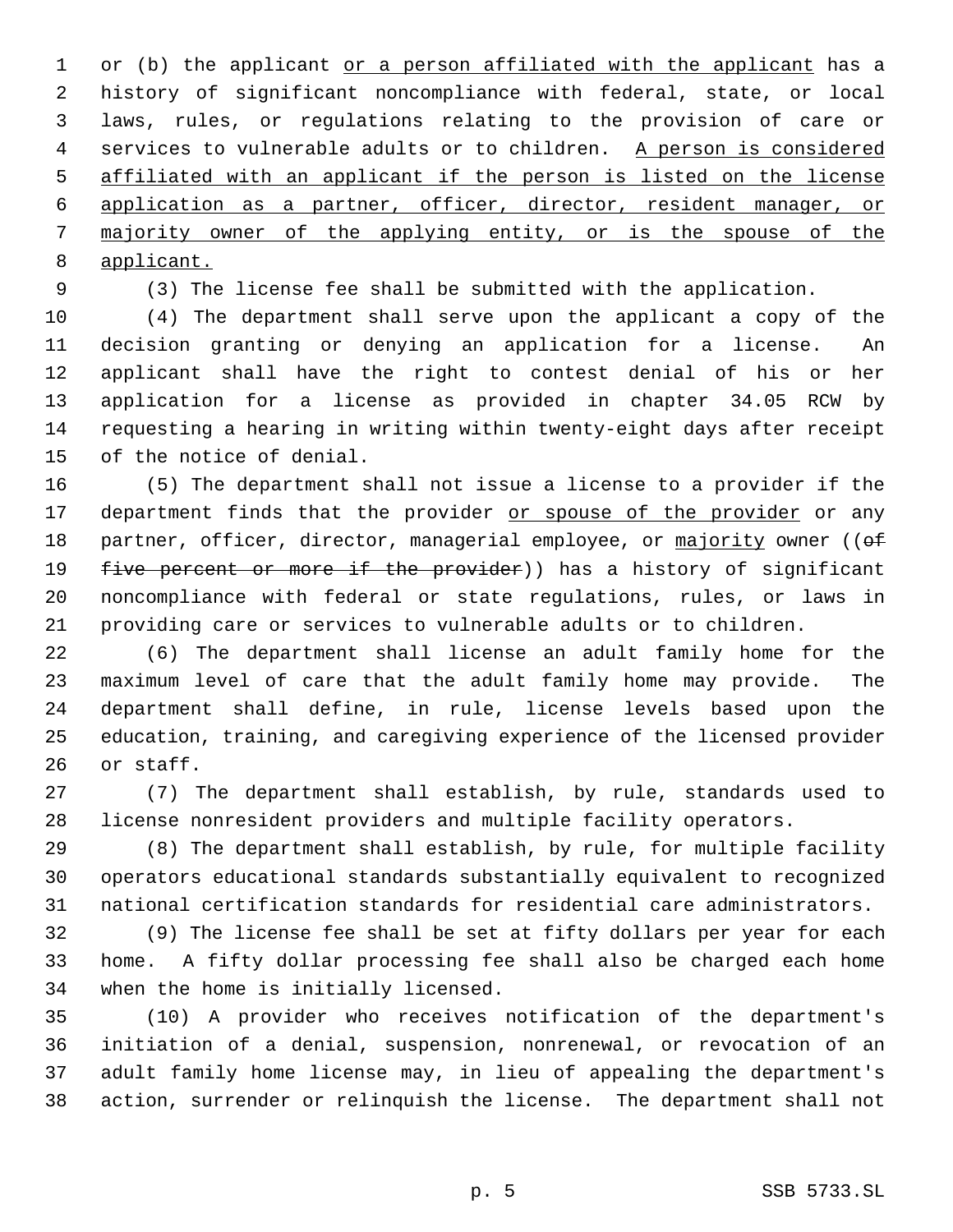issue a new license to or contract with the provider, for the purposes of providing care to vulnerable adults or children, for a period of twenty years following the surrendering or relinquishment of the former license. The licensing record shall indicate that the provider relinquished or surrendered the license, without admitting the violations, after receiving notice of the department's initiation of a denial, suspension, nonrenewal, or revocation of a license.

 (11) The department shall establish, by rule, the circumstances 9 requiring a change in the licensed provider, which include, but are not limited to, a change in ownership or control of the adult family home 11 or provider, a change in the provider's form of legal organization, 12 such as from sole proprietorship to partnership or corporation, and a 13 dissolution or merger of the licensed entity with another legal organization. The new provider is subject to the provisions of this 15 chapter, the rules adopted under this chapter, and other applicable 16 law. In order to ensure that the safety of residents is not 17 compromised by a change in provider, the new provider is responsible for correction of all violations that may exist at the time of the new license.

 **Sec. 4.** RCW 18.20.125 and 2003 c 231 s 5 are each amended to read as follows:

 (1) Inspections must be outcome based and responsive to resident complaints and based on a clear set of health, quality of care, and safety standards that are easily understandable and have been made 25 available to facilities, residents, and other interested parties. This includes that when conducting licensing inspections, the department shall interview an appropriate percentage of residents, family members, and advocates in addition to interviewing appropriate staff.

 (2) Prompt and specific enforcement remedies shall also be implemented without delay, consistent with RCW 18.20.190, for facilities found to have delivered care or failed to deliver care resulting in problems that are serious, recurring, or uncorrected, or that create a hazard that is causing or likely to cause death or serious harm to one or more residents. These enforcement remedies may also include, when appropriate, reasonable conditions on a license. In the selection of remedies, the safety, health, and well-being of residents shall be of paramount importance.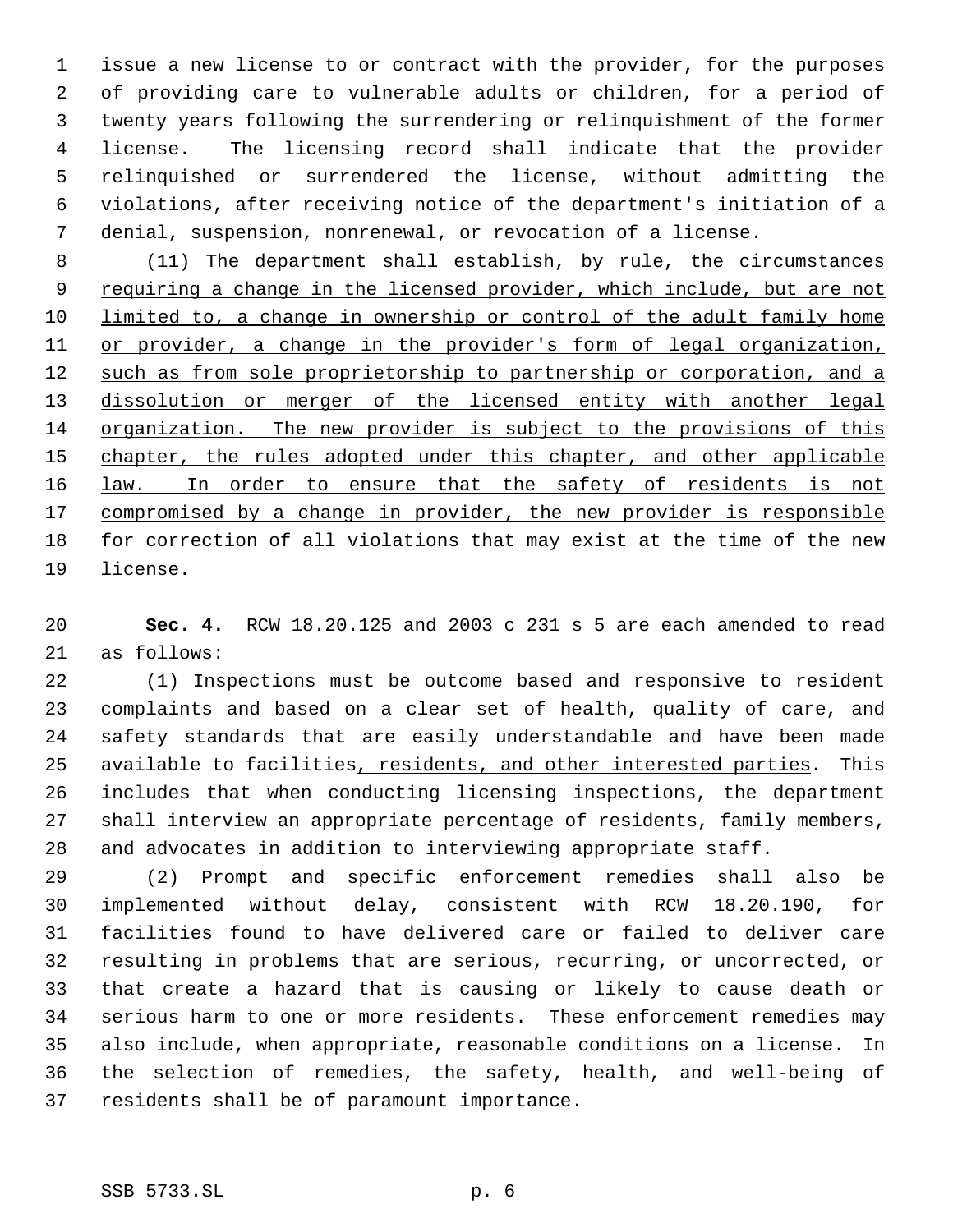(3) To the extent funding is available, the licensee, administrator, and their staff should be screened through background checks in a uniform and timely manner to ensure that they do not have a criminal history that would disqualify them from working with vulnerable adults. Employees may be provisionally hired pending the results of the background check if they have been given three positive references.

 (4) No licensee, administrator, or staff, or prospective licensee, administrator, or staff, with a stipulated finding of fact, conclusion of law, and agreed order, or finding of fact, conclusion of law, or final order issued by a disciplining authority, a court of law, or entered into the state registry finding him or her guilty of abuse, neglect, exploitation, or abandonment of a minor or a vulnerable adult as defined in chapter 74.34 RCW shall be employed in the care of and have unsupervised access to vulnerable adults.

 **Sec. 5.** RCW 18.20.195 and 2001 c 193 s 7 are each amended to read as follows:

 (1) The licensee or its designee has the right to an informal dispute resolution process to dispute any violation found or enforcement remedy imposed by the department during a licensing inspection or complaint investigation. The purpose of the informal dispute resolution process is to provide an opportunity for an exchange of information that may lead to the modification, deletion, or removal of a violation, or parts of a violation, or enforcement remedy imposed by the department.

 (2) The informal dispute resolution process provided by the department shall include, but is not necessarily limited to, an opportunity for review by a department employee who did not participate in, or oversee, the determination of the violation or enforcement remedy under dispute. The department shall develop, or further develop, an informal dispute resolution process consistent with this section.

 (3) A request for an informal dispute resolution shall be made to the department within ten working days from the receipt of a written finding of a violation or enforcement remedy. The request shall identify the violation or violations and enforcement remedy or remedies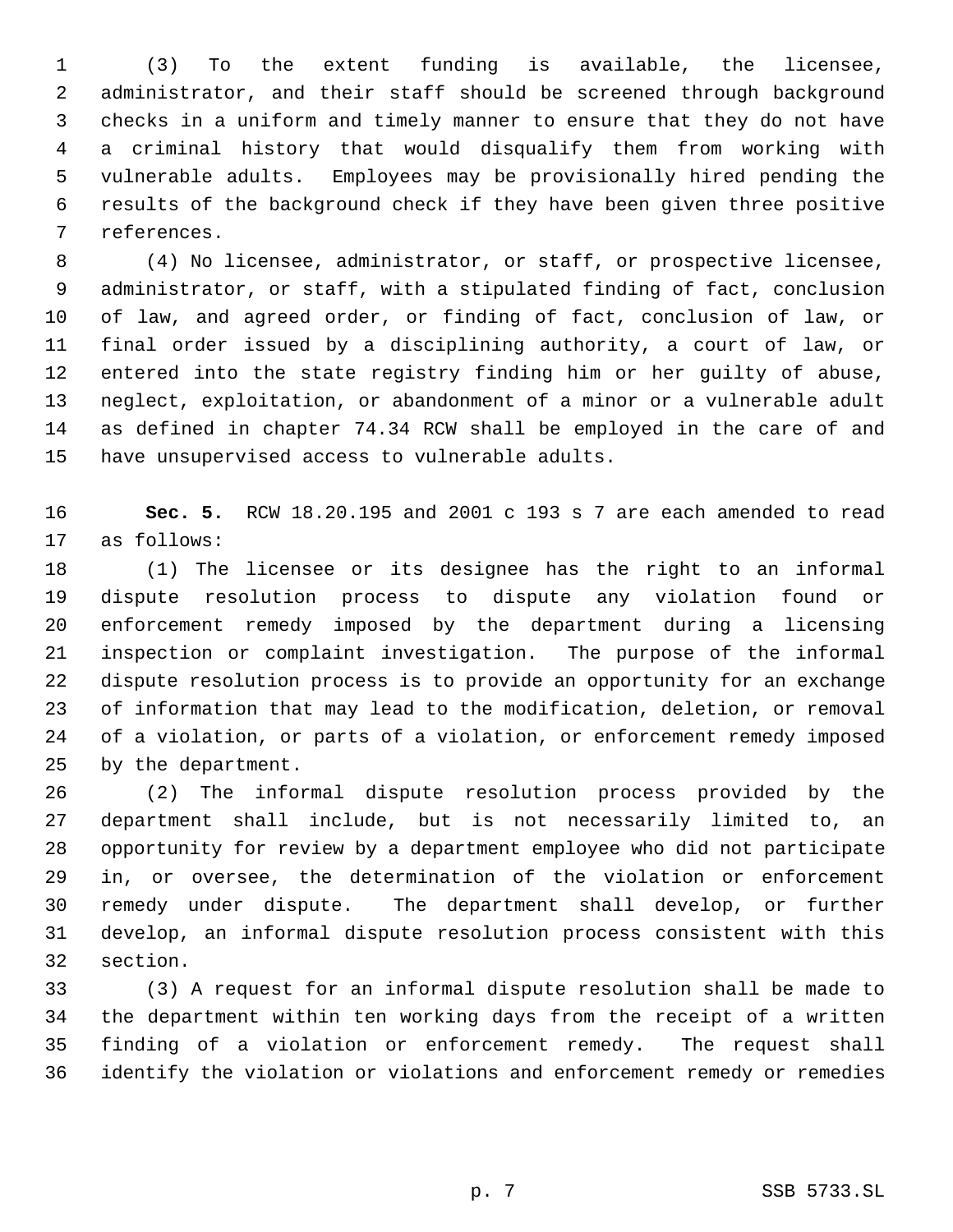being disputed. The department shall convene a meeting, when possible, within ten working days of receipt of the request for informal dispute resolution, unless by mutual agreement a later date is agreed upon.

 (4) If the department determines that a violation or enforcement remedy should not be cited or imposed, the department shall delete the 6 violation or immediately rescind or modify the enforcement remedy. If the department determines that a violation should have been cited or an enforcement remedy imposed, the department shall add the citation or 9 enforcement remedy. Upon request, the department shall issue a clean copy of the revised report, statement of deficiencies, or notice of enforcement action.

 (5) The request for informal dispute resolution does not delay the effective date of any enforcement remedy imposed by the department, except that civil monetary fines are not payable until the exhaustion of any formal hearing and appeal rights provided under this chapter. The licensee shall submit to the department, within the time period prescribed by the department, a plan of correction to address any undisputed violations, and including any violations that still remain following the informal dispute resolution.

 **Sec. 6.** RCW 74.39A.050 and 2000 c 121 s 10 are each amended to read as follows:

 The department's system of quality improvement for long-term care services shall use the following principles, consistent with applicable federal laws and regulations:

 (1) The system shall be client-centered and promote privacy, independence, dignity, choice, and a home or home-like environment for consumers consistent with chapter 392, Laws of 1997.

 (2) The goal of the system is continuous quality improvement with the focus on consumer satisfaction and outcomes for consumers. This 30 includes that when conducting licensing or contract inspections, the department shall interview an appropriate percentage of residents, family members, resident case managers, and advocates in addition to interviewing providers and staff.

 (3) Providers should be supported in their efforts to improve quality and address identified problems initially through training, consultation, technical assistance, and case management.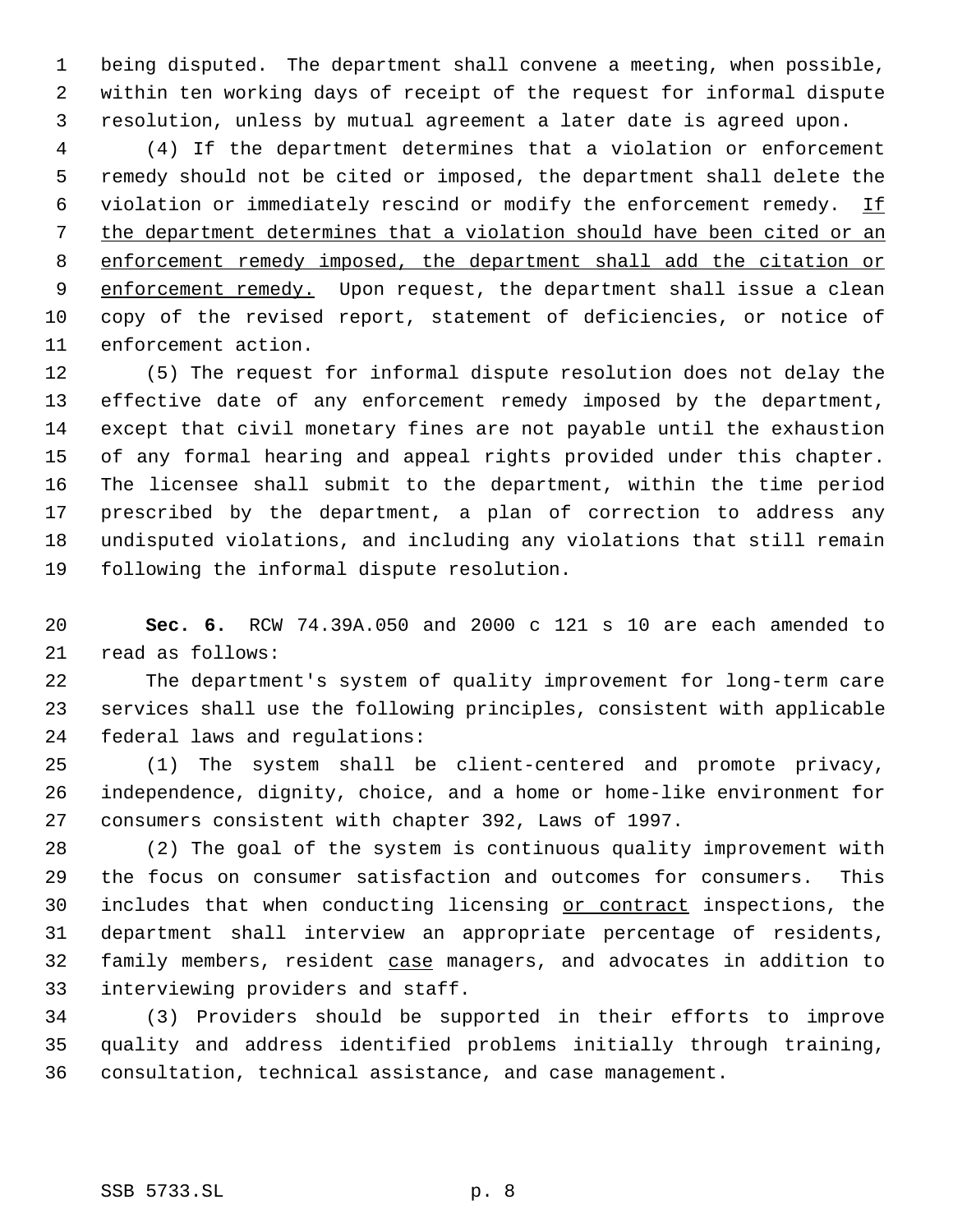(4) The emphasis should be on problem prevention both in monitoring and in screening potential providers of service.

 (5) Monitoring should be outcome based and responsive to consumer 4 complaints and based on a clear set of health, quality of care, and safety standards that are easily understandable and have been made available to providers, residents, and other interested parties.

 (6) Prompt and specific enforcement remedies shall also be implemented without delay, pursuant to RCW 74.39A.080, RCW 70.128.160, chapter 18.51 RCW, or chapter 74.42 RCW, for providers found to have delivered care or failed to deliver care resulting in problems that are serious, recurring, or uncorrected, or that create a hazard that is causing or likely to cause death or serious harm to one or more residents. These enforcement remedies may also include, when appropriate, reasonable conditions on a contract or license. In the selection of remedies, the safety, health, and well-being of residents shall be of paramount importance.

 (7) To the extent funding is available, all long-term care staff directly responsible for the care, supervision, or treatment of vulnerable persons should be screened through background checks in a uniform and timely manner to ensure that they do not have a criminal history that would disqualify them from working with vulnerable persons. Whenever a state conviction record check is required by state law, persons may be employed or engaged as volunteers or independent contractors on a conditional basis according to law and rules adopted by the department.

 (8) No provider or staff, or prospective provider or staff, with a stipulated finding of fact, conclusion of law, an agreed order, or finding of fact, conclusion of law, or final order issued by a disciplining authority, a court of law, or entered into a state registry finding him or her guilty of abuse, neglect, exploitation, or abandonment of a minor or a vulnerable adult as defined in chapter 74.34 RCW shall be employed in the care of and have unsupervised access to vulnerable adults.

 (9) The department shall establish, by rule, a state registry which contains identifying information about personal care aides identified under this chapter who have substantiated findings of abuse, neglect, financial exploitation, or abandonment of a vulnerable adult as defined in RCW 74.34.020. The rule must include disclosure, disposition of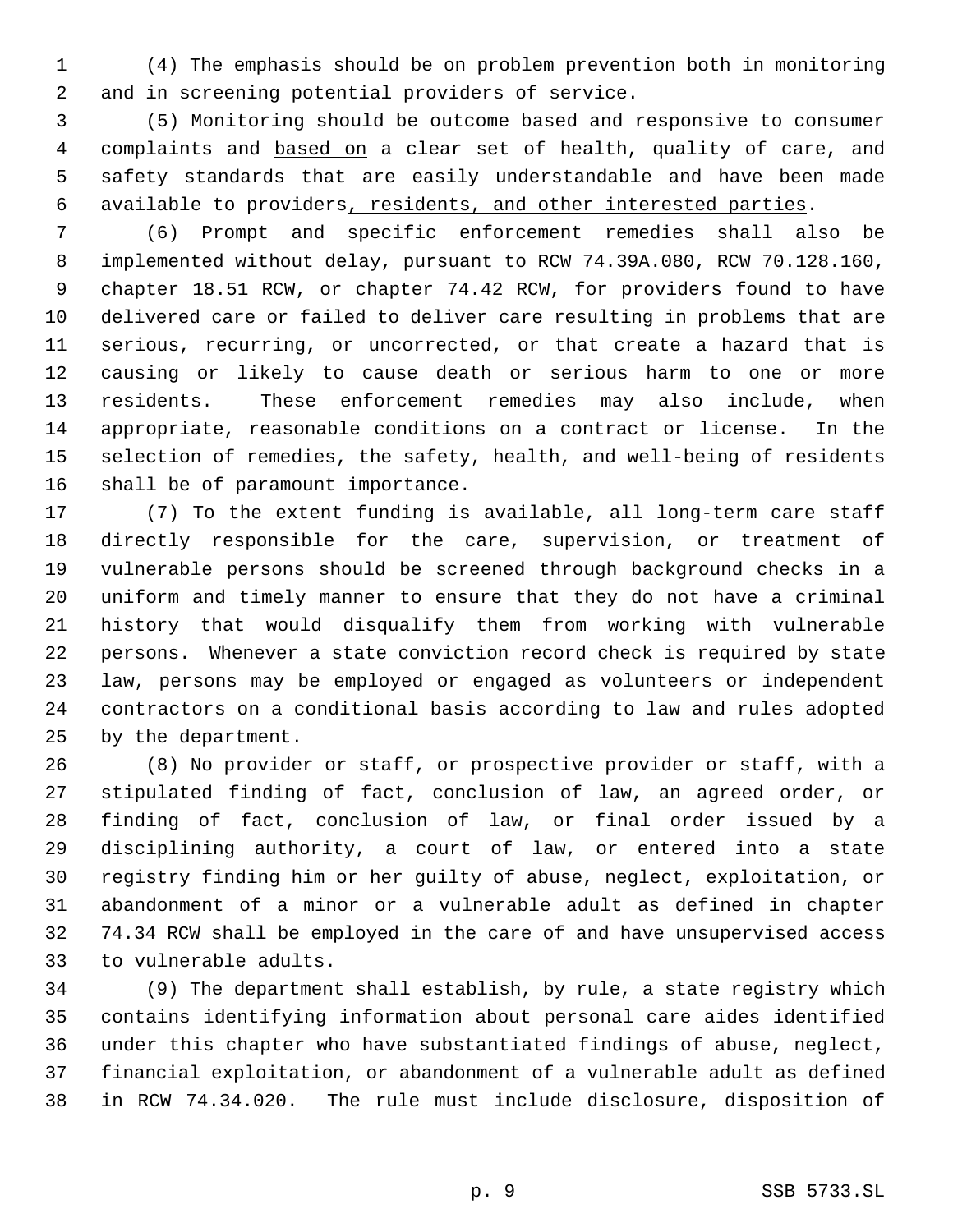findings, notification, findings of fact, appeal rights, and fair hearing requirements. The department shall disclose, upon request, substantiated findings of abuse, neglect, financial exploitation, or abandonment to any person so requesting this information.

 (10) The department shall by rule develop training requirements for individual providers and home care agency providers. Effective March 1, 2002, individual providers and home care agency providers must satisfactorily complete department-approved orientation, basic training, and continuing education within the time period specified by the department in rule. The department shall adopt rules by March 1, 2002, for the implementation of this section based on the recommendations of the community long-term care training and education steering committee established in RCW 74.39A.190. The department shall deny payment to an individual provider or a home care provider who does not complete the training requirements within the time limit specified by the department by rule.

 (11) In an effort to improve access to training and education and reduce costs, especially for rural communities, the coordinated system of long-term care training and education must include the use of innovative types of learning strategies such as internet resources, videotapes, and distance learning using satellite technology coordinated through community colleges or other entities, as defined by the department.

 (12) The department shall create an approval system by March 1, 2002, for those seeking to conduct department-approved training. In the rule-making process, the department shall adopt rules based on the recommendations of the community long-term care training and education steering committee established in RCW 74.39A.190.

 (13) The department shall establish, by rule, training, background checks, and other quality assurance requirements for personal aides who provide in-home services funded by medicaid personal care as described in RCW 74.09.520, community options program entry system waiver services as described in RCW 74.39A.030, or chore services as described in RCW 74.39A.110 that are equivalent to requirements for individual providers.

 (14) Under existing funds the department shall establish internally a quality improvement standards committee to monitor the development of standards and to suggest modifications.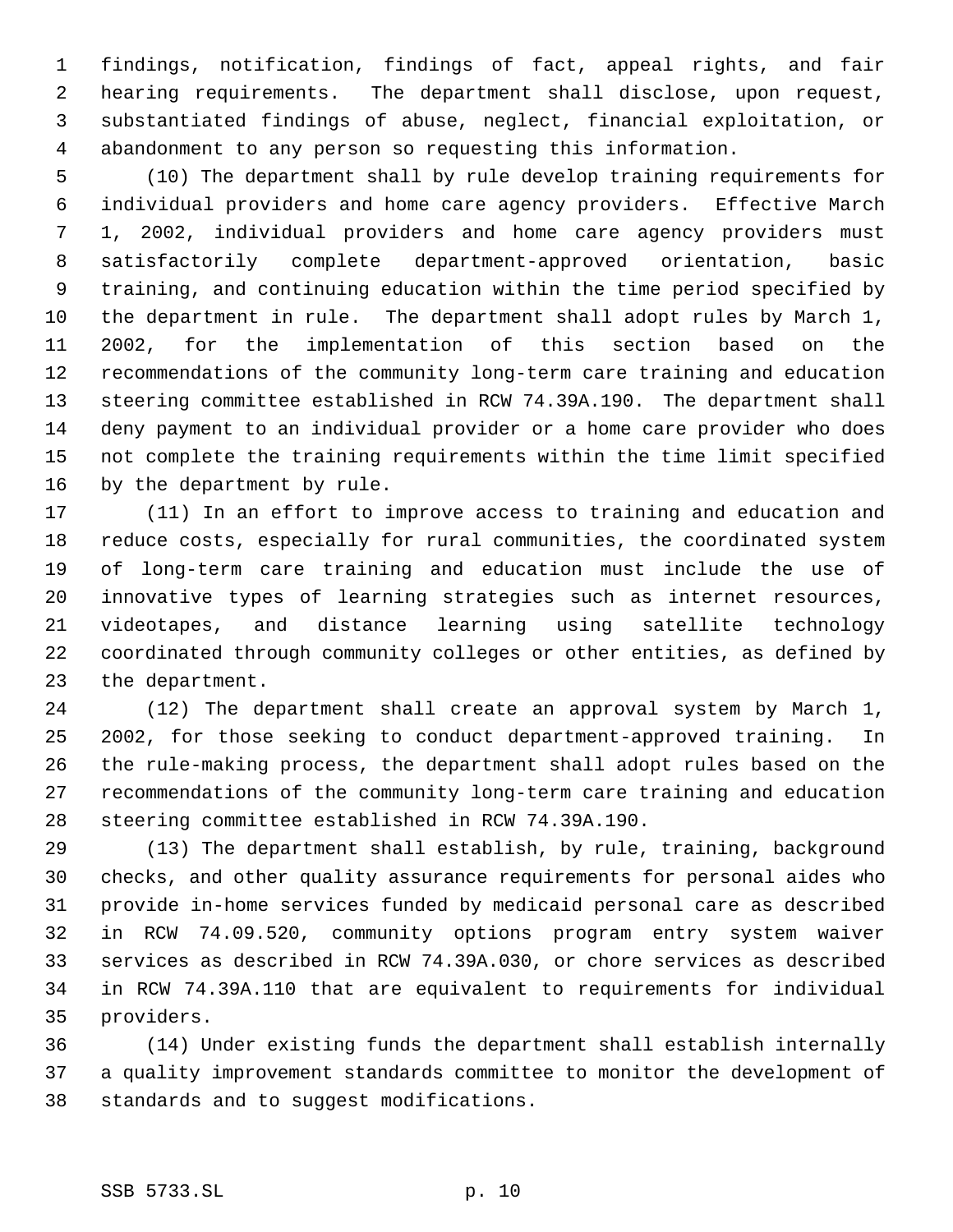(15) Within existing funds, the department shall design, develop, and implement a long-term care training program that is flexible, relevant, and qualifies towards the requirements for a nursing assistant certificate as established under chapter 18.88A RCW. This subsection does not require completion of the nursing assistant certificate training program by providers or their staff. The long- term care teaching curriculum must consist of a fundamental module, or modules, and a range of other available relevant training modules that provide the caregiver with appropriate options that assist in meeting the resident's care needs. Some of the training modules may include, but are not limited to, specific training on the special care needs of persons with developmental disabilities, dementia, mental illness, and the care needs of the elderly. No less than one training module must be dedicated to workplace violence prevention. The nursing care quality assurance commission shall work together with the department to develop the curriculum modules. The nursing care quality assurance commission shall direct the nursing assistant training programs to accept some or all of the skills and competencies from the curriculum modules towards meeting the requirements for a nursing assistant certificate as defined in chapter 18.88A RCW. A process may be developed to test persons completing modules from a caregiver's class to verify that they have the transferable skills and competencies for entry into a nursing assistant training program. The department may review whether facilities can develop their own related long-term care training programs. The department may develop a review process for determining what previous experience and training may be used to waive some or all of the mandatory training. The department of social and health services and the nursing care quality assurance commission shall work together to develop an implementation plan by December 12, 1998.

 NEW SECTION. **Sec. 7.** RCW 18.20.120 (Information disclosure) and 2000 c 47 s 5, 1994 c 214 s 25, & 1957 c 253 s 12 are each repealed.

Passed by the Senate March 10, 2004. Passed by the House March 3, 2004. Approved by the Governor March 26, 2004, with the exception of certain items that were vetoed. Filed in Office of Secretary of State March 26, 2004.

Note: Governor's explanation of partial veto is as follows: "I am returning herewith, without my approval as to section 2, Substitute Senate Bill No. 5733 entitled:

"AN ACT Relating to fairness and protection in boarding homes and adult family homes;"